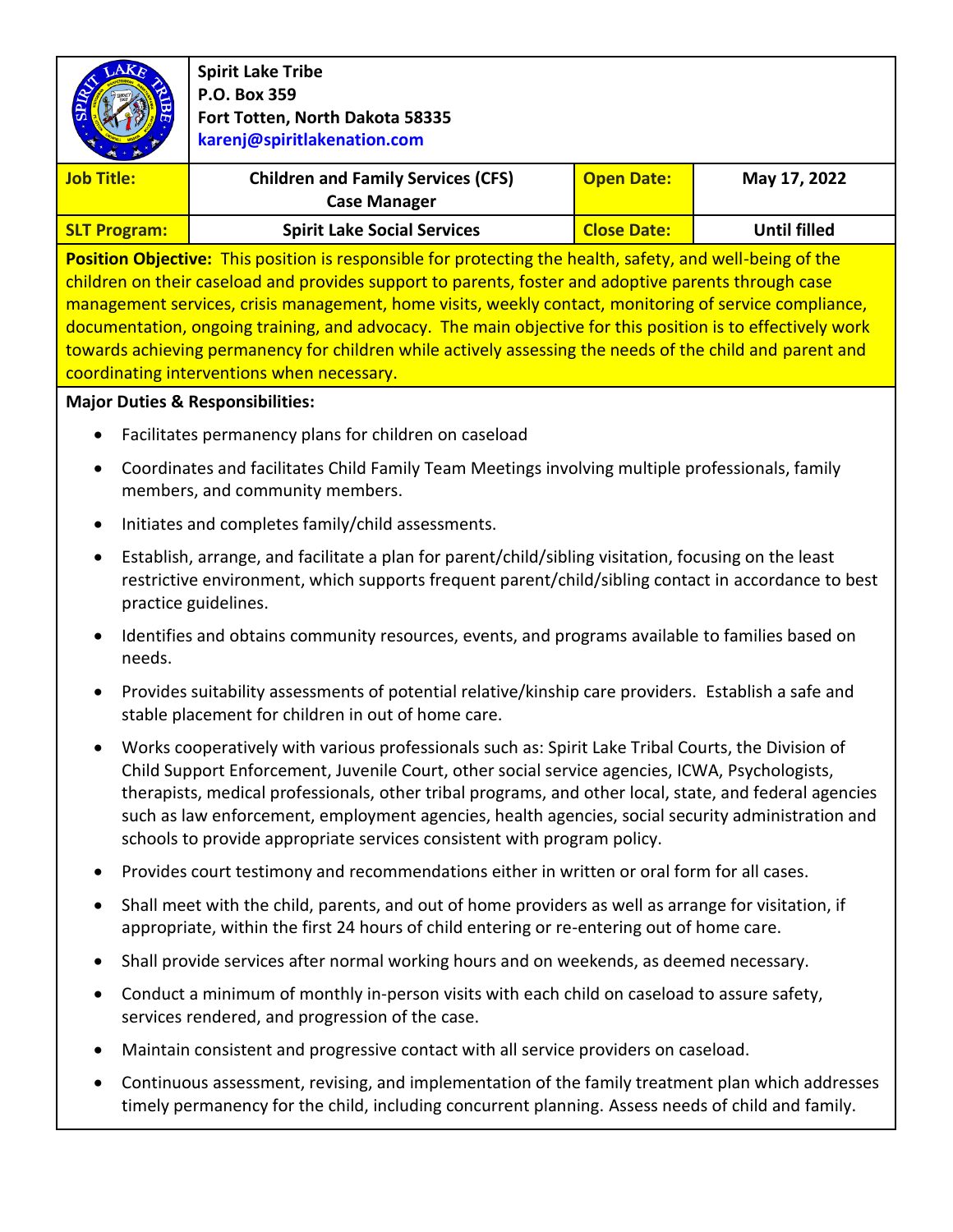- Develop measurable, strength based and solution focused support services to children and families who are involved in services with Spirit Lake Social Services
- Review caseloads through supervision with the CFS Supervisor.
- Organization and maintenance of the child and family case record. Maintaining updated case files and schedules to track Perm planning: court hearings-custody, quarterly and six-month reviews/updates, goal achievement, medical maintenance: vision, dental, physical. Education: IEP, attendance and grades, and activities. Child Development, Birth family work and visits, All data necessary, Medicaid billing, IV-E time studies.
- Services in staffing rotation to provide on-call services in all areas of children and family services.
- Involvement in ongoing professional development plan.
- Participation in continuous quality improvement process and various professional development activities.
- Child Welfare Certification within  $1<sup>st</sup>$  year of employment
- Other duties assigned by supervisor.

**Knowledge, Skills, and Abilities Required: To be considered for this position, applicants must meet the following requirements:**

- Knowledge or willingness to learn principles and practices of social work.
- Knowledge or willingness to learn methods and principles used to conduct intakes and provide comprehensive case management.
- Knowledge or willingness to learn of trauma informed practices and the impact removals have on children. Ideal candidate understands that children need their families and should be raised by their own families whenever possible.
- Knowledge or willingness to learn child safety practices.
- Knowledge or willingness to learn the principles and concepts of child welfare services, including child protective services.
- Knowledge of or willingness to learn strength based and solution focused interviewing and intervention techniques such as Motivational Interviewing. General knowledge of related theory and methods of social work practice.
- Knowledge of State and Local Resources.
- Skill in decision making and problem solving and be non-resistant to change.
- Skill in interviewing, assess and evaluation clients' needs in a non-judgmental manner, practicing culturally competent practice and sensitivity.
- Skill in interpersonal relations. Must be able to build relationships with clients served.
- Skill in oral and written communication. Must possess good organizational skills with sensitivity to details and confidentiality.
- Skill in research and planning skills.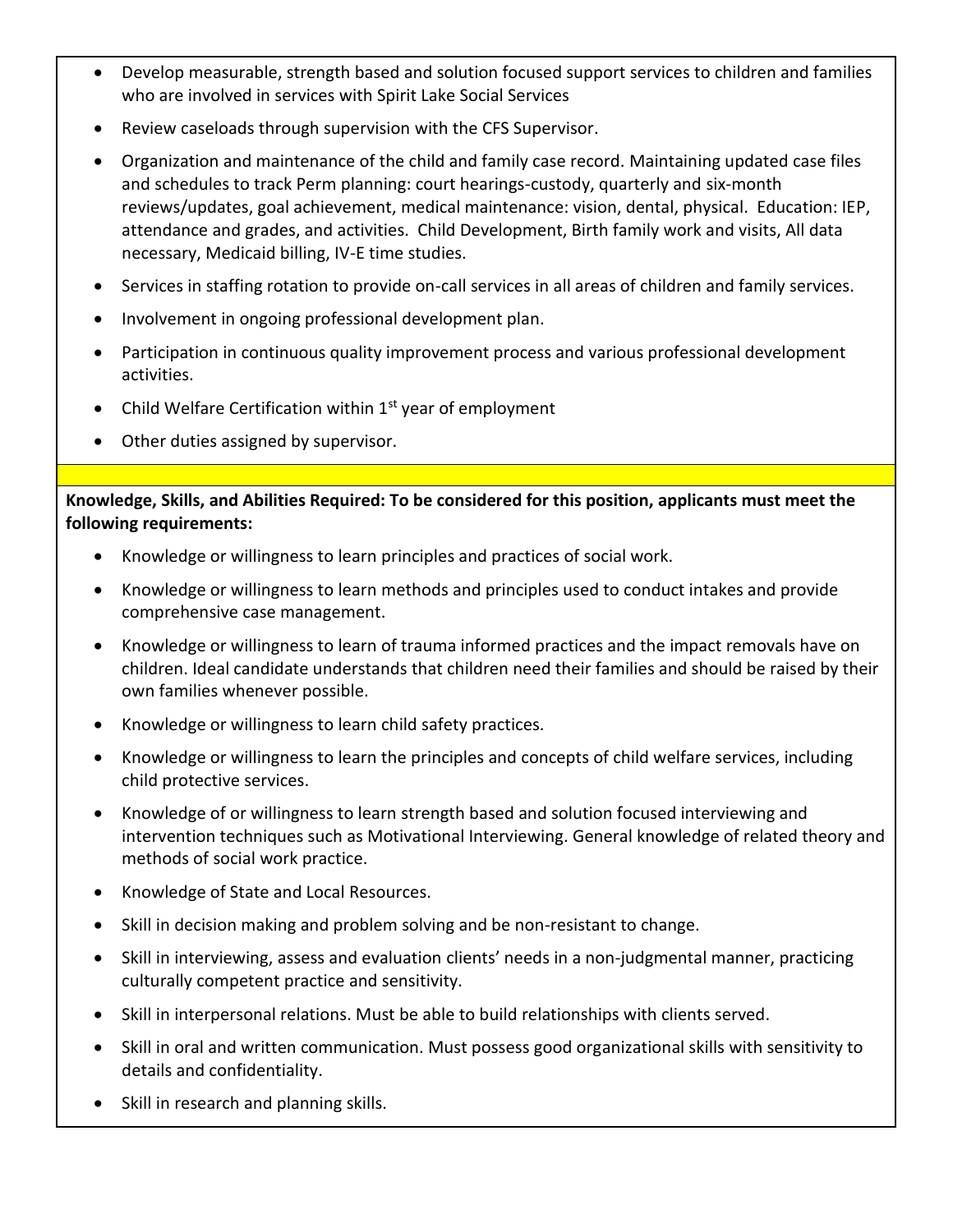- Ability to partner with the family to develop a care/case plan.
- Ability to model appropriate discipline techniques and positive self-esteem building behaviors when working with the family.
- Ability to maintain a high level of confidentiality.
- Ability to demonstrate knowledge and respect of tribal culture and values of the tribal community.
- Ability to work effectively both independently and cooperatively with others as a team to develop the agency.
- Ability to work in a continually demanding, changing, complex work environment.
- Ability to work independently and as a team member.
- Ability to drive, potentially for extended periods of time.
- Must be able to work flexible hours and be available to be on-call (after hours and weekend**s).**

## **Qualifications, Experience, and education required:**

- Prefer Bachelors degree in Social Work, Early Childhood Education, or other related degree
- Minimum High School Diploma or GED
- Preference given to those enrolled in college working towards a degree and those willing to pursue their education
- One-year experience working directly with Native American communities and tribal families preferred.
- Valid North Dakota Driver's License. Must maintain a current, active, and unrestricted ND Driver's License through course of employment, insurable under SLT Driving policy.
- Must pass a background investigation, including relevant criminal history and a pre-employment drug test.

| <b>Job Role:</b>                   | <b>CFS Case Manager</b>                   | <b>Company Industry:</b>                               | Spirit Lake Tribe                                           |  |
|------------------------------------|-------------------------------------------|--------------------------------------------------------|-------------------------------------------------------------|--|
| <b>Employment Status:</b>          | Full-time                                 | <b>Supervision</b>                                     | <b>CFS Supervisor</b>                                       |  |
| <b>Monthly Salary Range:</b>       | <b>DOQ</b>                                | <b>Annual Salary</b><br>Range:                         | <b>DOQ</b>                                                  |  |
| <b>Number of Vacancies:</b>        | 4                                         | <b>Classification:</b><br><b>Exempt/Non-</b><br>exempt |                                                             |  |
| <b>Please Send Application to:</b> |                                           |                                                        |                                                             |  |
| Name:                              | Spirit Lake Human<br><b>Resource Dept</b> | Email:                                                 | katerid@spiritlakenation.com<br>normar@spiritlakenation.com |  |
| <b>Address:</b>                    | P.O. Box 97                               | <b>State</b>                                           | North Dakota                                                |  |
| City:                              | <b>Fort Totten</b>                        | <b>Zip/Postal Code:</b>                                | 58335                                                       |  |
| <b>Phone:</b>                      | 701-381-0204 or<br>701-381-0361           | Fax:                                                   | 701-766-1272                                                |  |